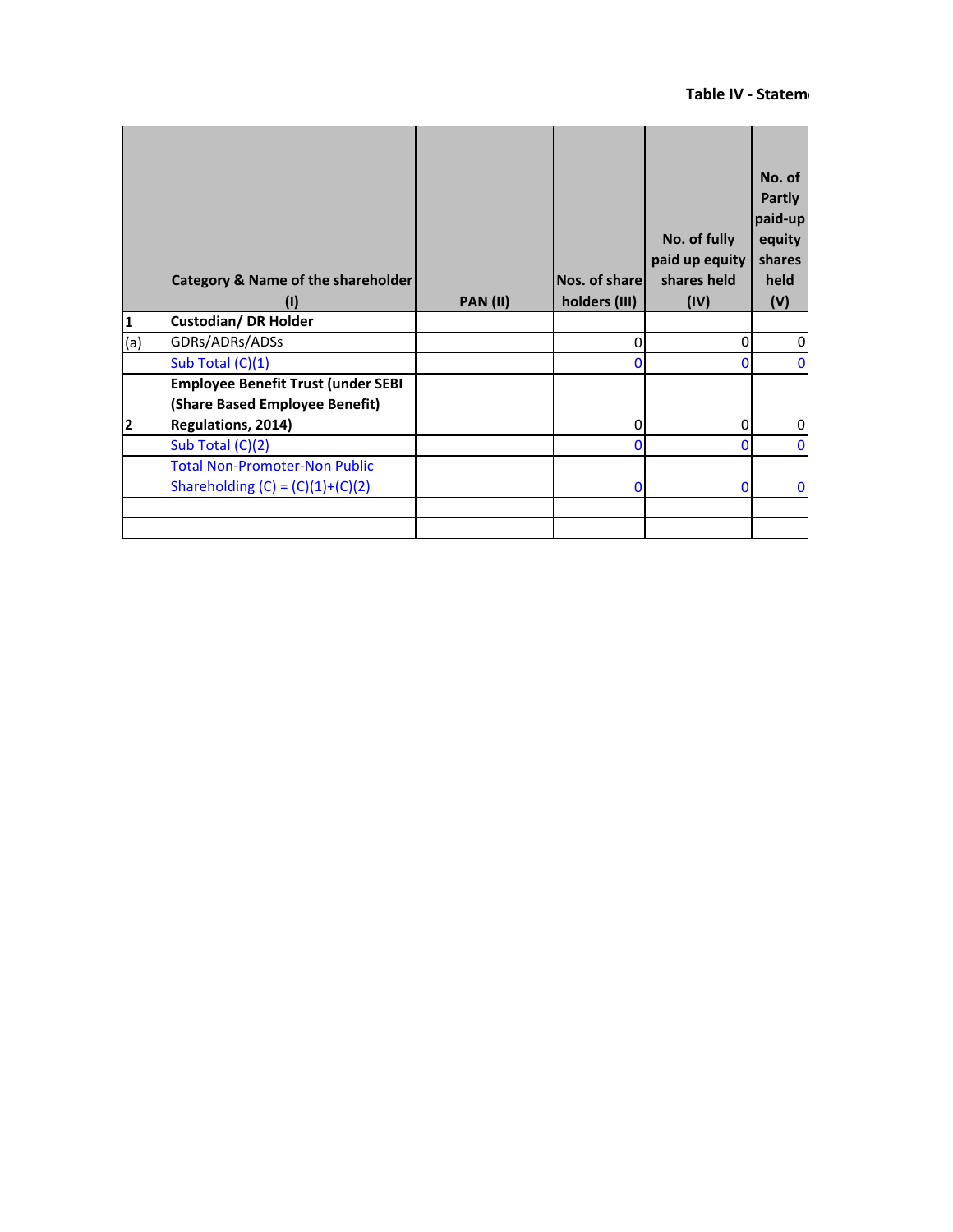## **ent showing Shareholding Pattern of the Non Promoter ‐ Non Public shareholder**

| No. of shares<br>underlying<br><b>Depository</b><br><b>Receipts (VI)</b> | <b>Total Nos.</b><br>shares held<br>$(VII =$<br>$IV+V+VI)$ | <b>Shareholding</b><br>% calculate<br>as per SCRR<br>1957 As a %<br>of $(A+B+C2)$<br>(VIII) | <b>Class X</b> | <b>No of voting Rights</b><br><b>Class</b><br>Υ | No of voting Rights held in each class of<br>securities (IX)<br><b>Total</b> | <b>Total as</b><br>a % of<br><b>Total</b><br>voting<br>rights | No of shares<br>underlying<br>outstanding<br>convertible<br><b>Securities</b><br>(including<br>warrants) (X) |
|--------------------------------------------------------------------------|------------------------------------------------------------|---------------------------------------------------------------------------------------------|----------------|-------------------------------------------------|------------------------------------------------------------------------------|---------------------------------------------------------------|--------------------------------------------------------------------------------------------------------------|
| 0                                                                        | 0                                                          | 0.00                                                                                        | 0              | 0                                               |                                                                              |                                                               | 0                                                                                                            |
| 0                                                                        | 0                                                          | 0.00                                                                                        | $\mathbf{0}$   | $\bf{0}$                                        | $\mathbf{0}$                                                                 | 0.00                                                          | 0                                                                                                            |
| 0                                                                        | 0                                                          | 0.00                                                                                        | 0              | 0                                               |                                                                              |                                                               | 0                                                                                                            |
| 0                                                                        | 0                                                          | 0.00                                                                                        | $\bf{0}$       | 0                                               | $\bf{0}$                                                                     | 0.00                                                          | $\bf{0}$                                                                                                     |
| 0                                                                        | 0                                                          | 0.00                                                                                        | $\bf{0}$       | 0                                               | $\mathbf{0}$                                                                 | 0.00                                                          | $\bf{0}$                                                                                                     |
|                                                                          |                                                            |                                                                                             |                |                                                 |                                                                              |                                                               |                                                                                                              |